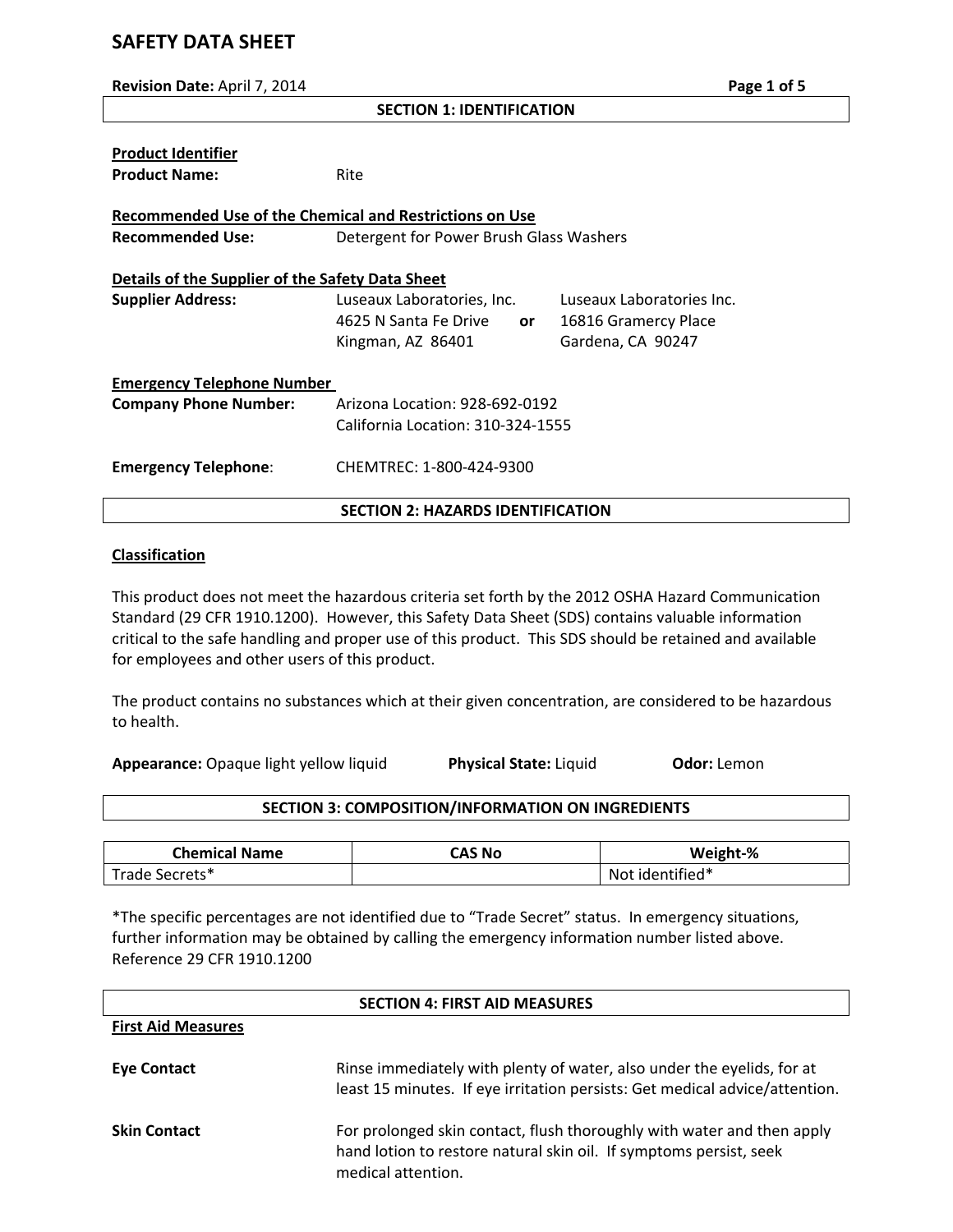| <b>Inhalation</b> | Keep patient calm, remove to fresh air, seek medical attention. Assist in<br>breathing if necessary. |
|-------------------|------------------------------------------------------------------------------------------------------|
| Ingestion         | Rinse mouth and then drink plenty of water, do not induce vomiting.<br>Seek medical attention.       |

# **Most Important Symptoms and Effects, both Acute and Delayed**

**Symptoms Direct eye contact may cause stinging, tearing and redness. Prolonged** skin contact may cause irritation and redness. Ingestion may cause nausea.

### **Indication of any Immediate Medical Attention and Special Treatment Needed**

| <b>Note to Physicians</b> | Treat symptomatically. Dermatitis or other pre-existing skin conditions |
|---------------------------|-------------------------------------------------------------------------|
|                           | may be aggravated by overexposure to this product.                      |

#### **SECTION 5: FIRE‐FIGHTING MEASURES**

#### **Suitable Extinguishing Media**

Use extinguishing measures that are appropriate to local circumstances and the surrounding environment.

**Unsuitable Extinguishing Media:** Not determined.

### **Specific Hazards Arising from the Chemical**

This material will make floors slippery when wet.

### **Protective Equipment and Precautions for Firefighters**

As in any fire, wear self‐contained breathing apparatus pressure‐demand, MSHA/NIOSH (approved or equivalent) and full protective gear.

#### **SECTION 6: ACCIDENTAL RELEASE MEASURES**

### **Personal Precautions, Protective Equipment and Emergency Procedures**

| <b>Personal Precautions:</b>                                | Use personal protection recommended in Section 8. Wet floors will be<br>very slippery. |
|-------------------------------------------------------------|----------------------------------------------------------------------------------------|
| <b>Environmental Precautions</b>                            | Prevent run off to storm sewers and ditches leading to natural<br>waterways.           |
| <b>Methods and Material for Containment and Cleaning Up</b> |                                                                                        |

- **Methods for Containment:** Dike and contain spill.
- **Methods for Cleaning Up:** Wash small spills to sanitary sewer. Recover free liquid. Absorb with inert material, and then place in suitable container for chemical waste.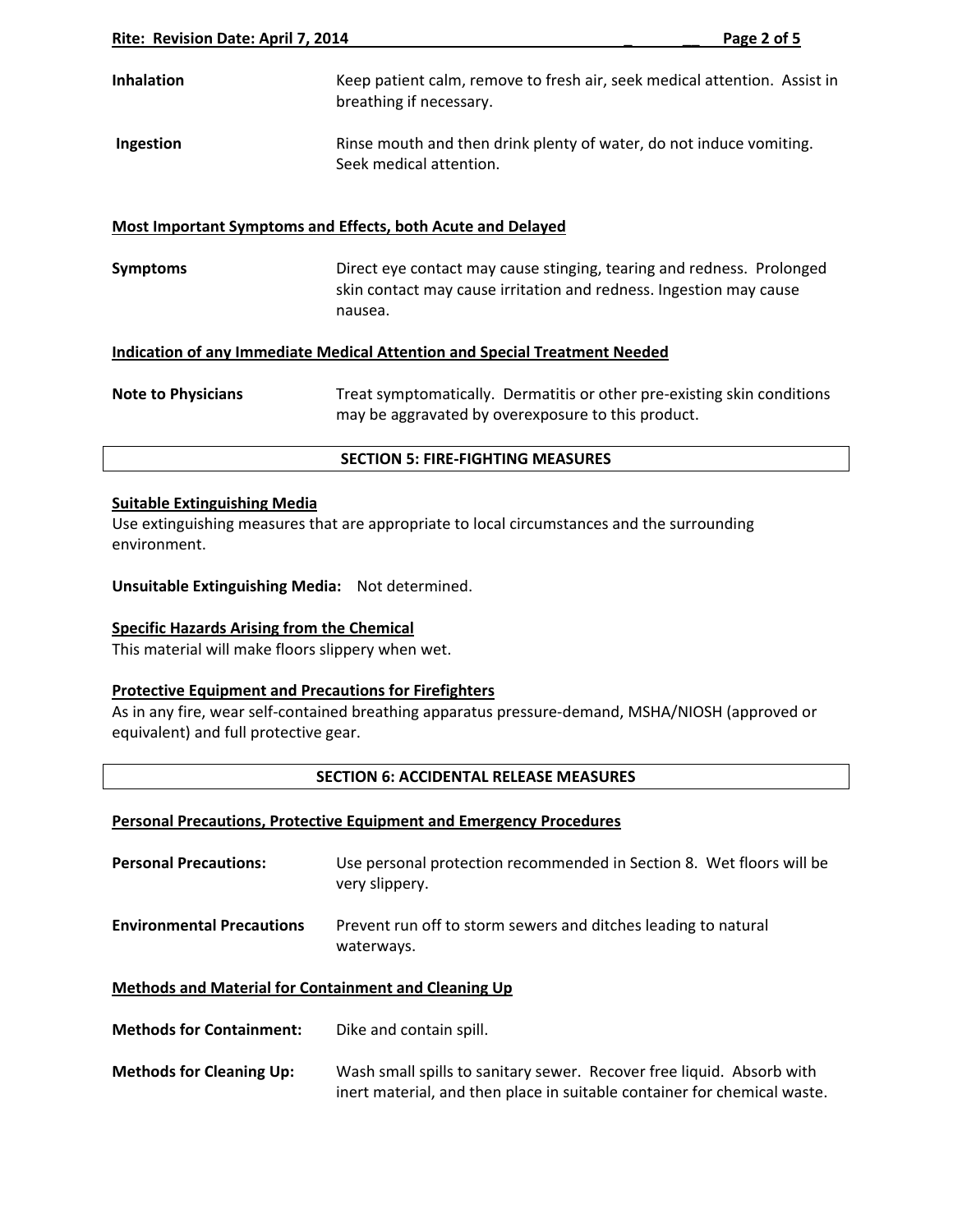### **SECTION 7: HANDLING AND STORAGE**

### **Precautions for Safe Handling**

**Advice on Safe Handling:** Handle in accordance with good industrial hygiene and safety practice.

# **Conditions for Safe Storage, Including and Incompatibilities**

**Storage Conditions:** Keep containers tightly closed in a dry, cool and well‐ventilated place. Store away from food stuffs.

**Incompatible Materials:** None known.

# **SECTION 8: EXPOSURE CONTROLS/PERSONAL PROTECTION**

### **Exposure Guidelines**

No occupational exposure limits determined

### **Appropriate Engineering Controls**

| <b>Engineering Controls</b>                                                                                                                                                     | Apply technical measures to comply with occupational exposure limits. |  |
|---------------------------------------------------------------------------------------------------------------------------------------------------------------------------------|-----------------------------------------------------------------------|--|
| Individual Protections Measures, such as Personal Protective Equipment                                                                                                          |                                                                       |  |
| <b>Eye/Face Protection:</b>                                                                                                                                                     | Risk of contact: Wear approved safety goggles.                        |  |
| <b>Skin and Body Protection:</b>                                                                                                                                                | Rubber or vinyl gloves for sensitive individuals.                     |  |
| <b>Respiratory Protection:</b>                                                                                                                                                  | No protective equipment is needed under normal use conditions.        |  |
| Wear protective clothing as necessary to minimize contact. Handle<br><b>General Hygiene Considerations:</b><br>in accordance with good industrial hygiene and safety practices. |                                                                       |  |
| <b>SECTION 9: PHYSICAL AND CHEMICAL PROPERTIES</b>                                                                                                                              |                                                                       |  |

# **Information and Basic Physical and Chemical Properties**

**Physical State**: Liquid **Odor:** Lemon **Appearance:** Opaque light yellow liquid **Color:** Light yellow **Odor Threshold:** Not determined

| <b>PROPERTY</b>                | <b>VALUE</b>             | <b>PROPERTY</b>             | <b>VALUE</b>              |
|--------------------------------|--------------------------|-----------------------------|---------------------------|
| $pH - 1%$ solution             | Approx: 6.4              | Melting/freezing point      | Unknown                   |
| <b>Boiling point</b>           | $>222$ °F                | <b>Flash Point</b>          | Not flammable             |
| <b>Evaporation rate</b>        | unknown                  | Flammability                | Not flammable             |
| <b>Flammability limits/air</b> | Not applicable           | Vapor pressure              | 15 mg Hg @ $20^{\circ}$ C |
| Vapor density                  | 0.62                     | <b>Specific gravity</b>     | 1.02                      |
| <b>Water solubility</b>        | Miscible in all portions | Solubility in other         | Not determined            |
|                                |                          | solvents                    |                           |
| <b>Partition coefficient</b>   | Not determined           | <b>Auto-ignition temp</b>   | Not determined            |
| <b>Decomposition temp</b>      | Not determined           | <b>Kinematic viscosity</b>  | Not determined            |
| <b>Dynamic viscosity</b>       | Not determined           | <b>Explosive properties</b> | Not determined            |
| <b>Oxidizing properties</b>    | Not determined           | <b>Bulk density</b>         | Not applicable            |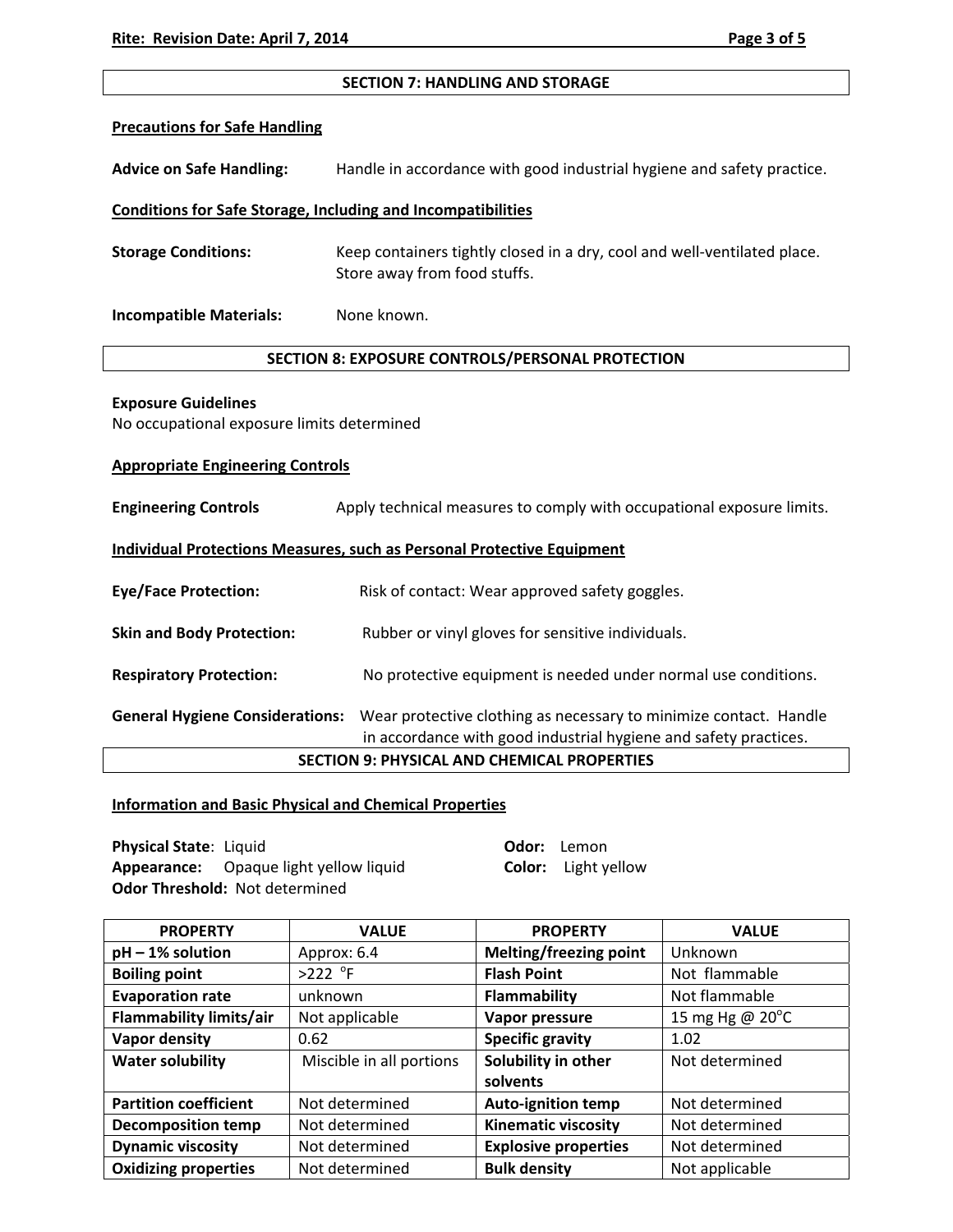# **SECTION 10: STABILITY AND REACTIVITY**

# **Reactivity**

Not reactive under normal conditions

# **Chemical Stability**

Stable under recommended storage conditions.

# **Possibility of Hazardous Reactions**

Will not occur

# **Conditions to Avoid**

Keep out of reach of children.

# **Incompatible Materials**

None known

# **Hazardous Decomposition Products**

None known

# **SECTION 11: TOXICOLOGICAL INFORMATION**

# **Information on Likely Routes of Exposure**

# **Product Information**

| <b>Eye Contact</b>  | Avoid contact with eyes.                                                                              |
|---------------------|-------------------------------------------------------------------------------------------------------|
| <b>Skin Contact</b> | Not a primary skin irritant.                                                                          |
| <b>Inhalation</b>   | Under normal conditions of intended use, this material is not expected<br>to be an inhalation hazard. |
| <b>Ingestion</b>    | Do not taste or swallow.                                                                              |

### **Component Information**

| <b>Chemical Name</b> | Oral LD50             | Dermal LD50        | <b>Inhalation LC50</b>   |
|----------------------|-----------------------|--------------------|--------------------------|
| Trade Secret*        | $= 4,300$ mg/kg (Rat) | > 2000 mg/kg (Rat) | $\overline{\phantom{0}}$ |
|                      |                       |                    |                          |

\*The specific components are not identified due to "Trade Secret" status. In emergency situations, further information may be obtained by calling the emergency information number listed above.

| Information on Physical, Chemical and Toxicological Effects |                                                                                            |
|-------------------------------------------------------------|--------------------------------------------------------------------------------------------|
| <b>Symptoms</b>                                             | Please see section 4 of this SDS for symptoms.                                             |
|                                                             | Delayed and Immediate Effects as well as Chronic Effects from Short and Long-term Exposure |

**Carcinogenicity** This product does not contain any carcinogens or potential carcinogens as listed by OSHA, IARC, Or NTP.

# **Numerical Measures of Toxicity‐Product**

Not determined